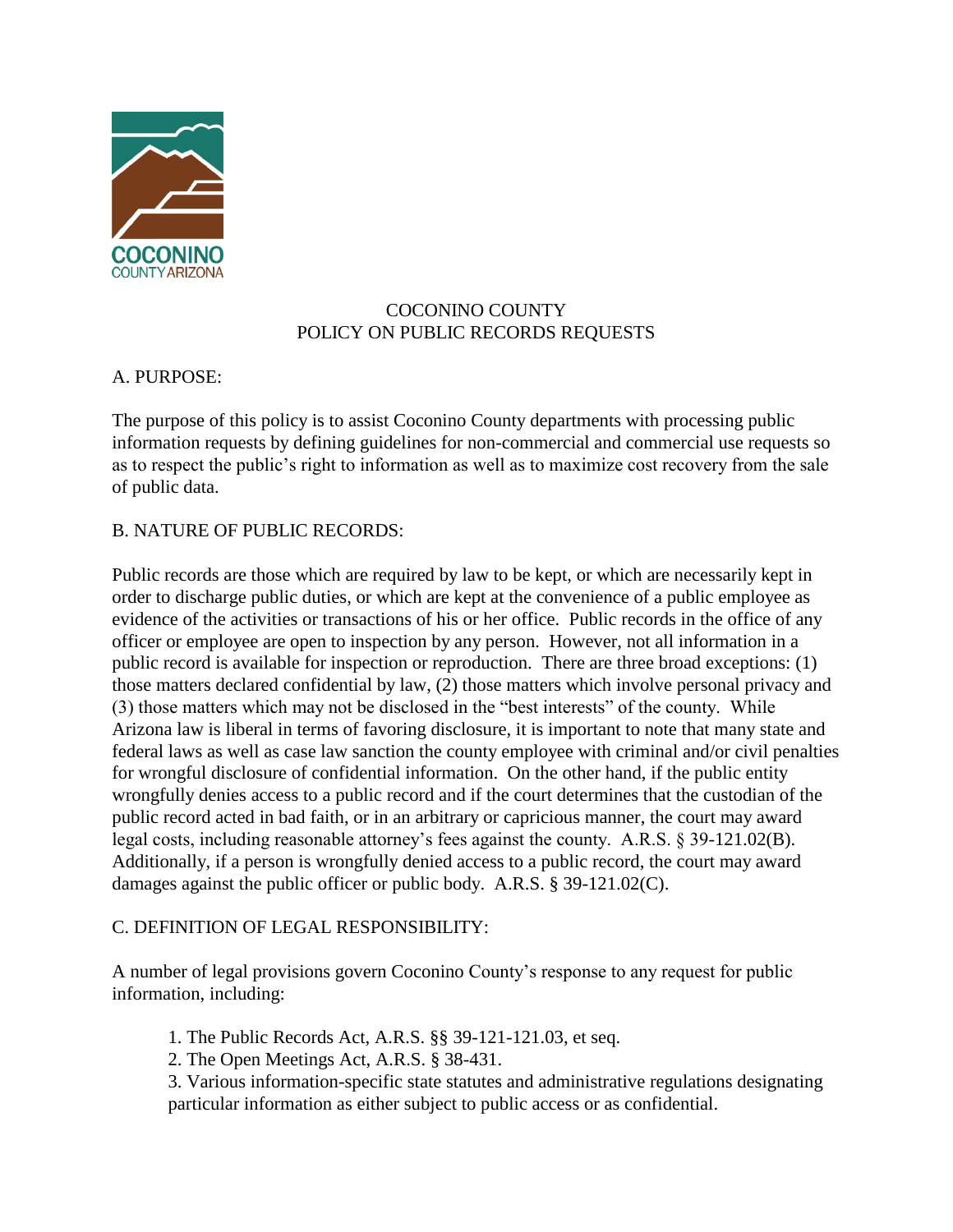4. The body of law interpreting these provisions as reported in court decisions and opinions of the Arizona Attorney General.

Coconino County, as a public body, and its officers are responsible for maintaining all records reasonably necessary or appropriate to maintain an accurate knowledge of their activities. Permanent public records must be maintained in accordance with the requirements of A.R.S. § 39-101 and other state and federal laws. Other public records must be maintained in accordance with A.R.S. § 39-121.01 (B) and (C) unless properly disposed of pursuant to A.R.S. §§ 41-1344, 41-1347 and 41-1351.

### D. DEFINITIONS:

1. A "Public record" and "other matters" includes:

a. A record that is made by a public official pursuant to a duty, the immediate purpose of which is to disseminate information to the public, or to serve as a memorial of official transactions for public reference,

b. A record that is required by law to be kept, or necessary to be kept in the discharge of a duty imposed by law to serve as a memorial and evidence of something written, said, or done, or

c. A written record of transactions of a public officer in his office, which is a convenient and appropriate method of discharging his duties, and is kept by him as such, whether required by express provisions of law or not.

Most records in the possession or control of a public officer or body will be "public records". Exceptions are: "work-in-progress," e.g., a work that is not yet finished, or information that is used solely as a memory aide, e.g.. "post-it" notes.

2. Commercial Purpose is the use of a public record for the purpose of:

a. Sale or resale or for the purpose of producing a document containing all or part of the copy, printout, or photograph for sale,

b. Obtaining the names and addresses from such public records for the purpose of solicitation, or

c. For any purpose in which the purchaser can reasonably anticipate the receipt of monetary gain from the direct or indirect use of such public record.

Note: Requests from the news media are not "commercial purpose" requests. Star Publishing Co. v. Parks, 152 Ariz. Adv. Rep. 69 (App. 1993).

3. Public Body includes the state, any county, city, town, school district, political subdivision or tax-supported district in the state; any branch, department, board, bureau, commission, council or committee of the foregoing; and any public organization or agency that is supported in whole or in part by funds from the state or any political subdivision thereof, or expending funds provided by the state or any political subdivision thereof.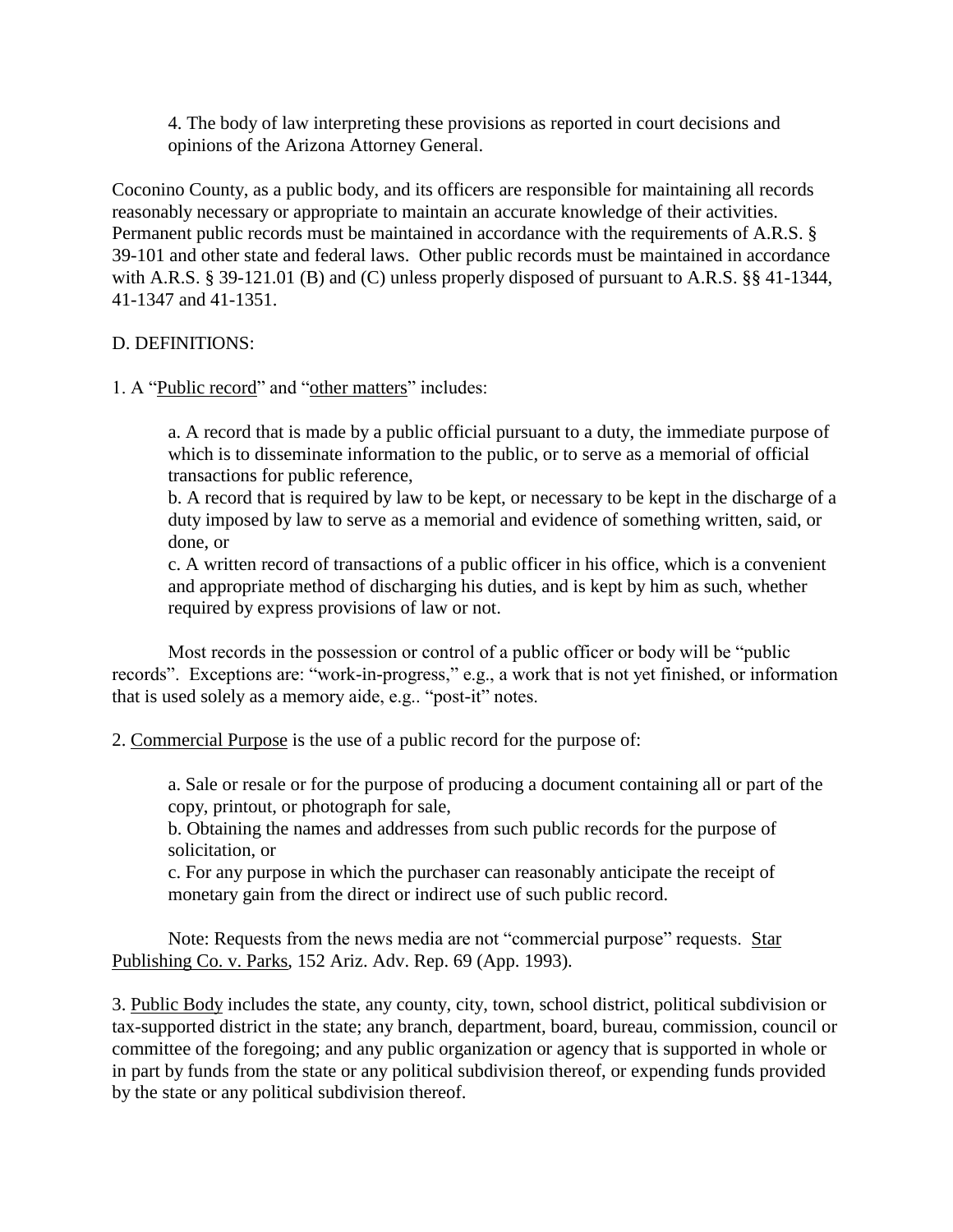4. Officer is any person elected or appointed to hold any elective or appointive office of any public body and any chief administrative officer, head, director, superintendent, or chairman of any public body. Where an official is under a legal duty to oversee a public body's records, the official is "a person responsible."

5. Person Requesting Data includes corporations, associations, societies, and individuals.

6. Public Data is the data that is contained in or derived from public records.

7. Reasonable Amount of Time means that the County must permit access to data within a reasonable amount of time after the request is made, so long as the access does not disrupt public business. The amount of time depends on the factual circumstances of each case. The County may not, however, keep all records in a private classification for an extended period of time on the basis that some reports may not be disclosed.

## E. GENERAL POLICY:

The following policy is established to manage the release of public records held by Coconino County:

1. The Public Records Act is to be interpreted liberally to facilitate broad access to public records.

2. Public records and other matters in Coconino County offices are presumed to be open for public inspection and shall be open to inspection at all times during office hours, with three broad exceptions:

a. Confidentiality-Disclosure is not required where prohibited by statute, court rule, or court order (e.g., medical records)

b. Personal Privacy-Information containing personal information about an individual need not be disclosed due to an individual's privacy rights (e.g., home address, telephone number, racial background)

c. Best Interests-Disclosure may not be required if release of the information is not in the best interest of the public body (e.g., release would prohibit public safety efforts or place the County at a competitive disadvantage)

3. A public record request for information which appears to fall within these exceptions should be referred to the Coconino County Attorney's Office as soon as possible.

4. Generally:

a. Coconino County has the burden of proving that release of specific public information should not be allowed.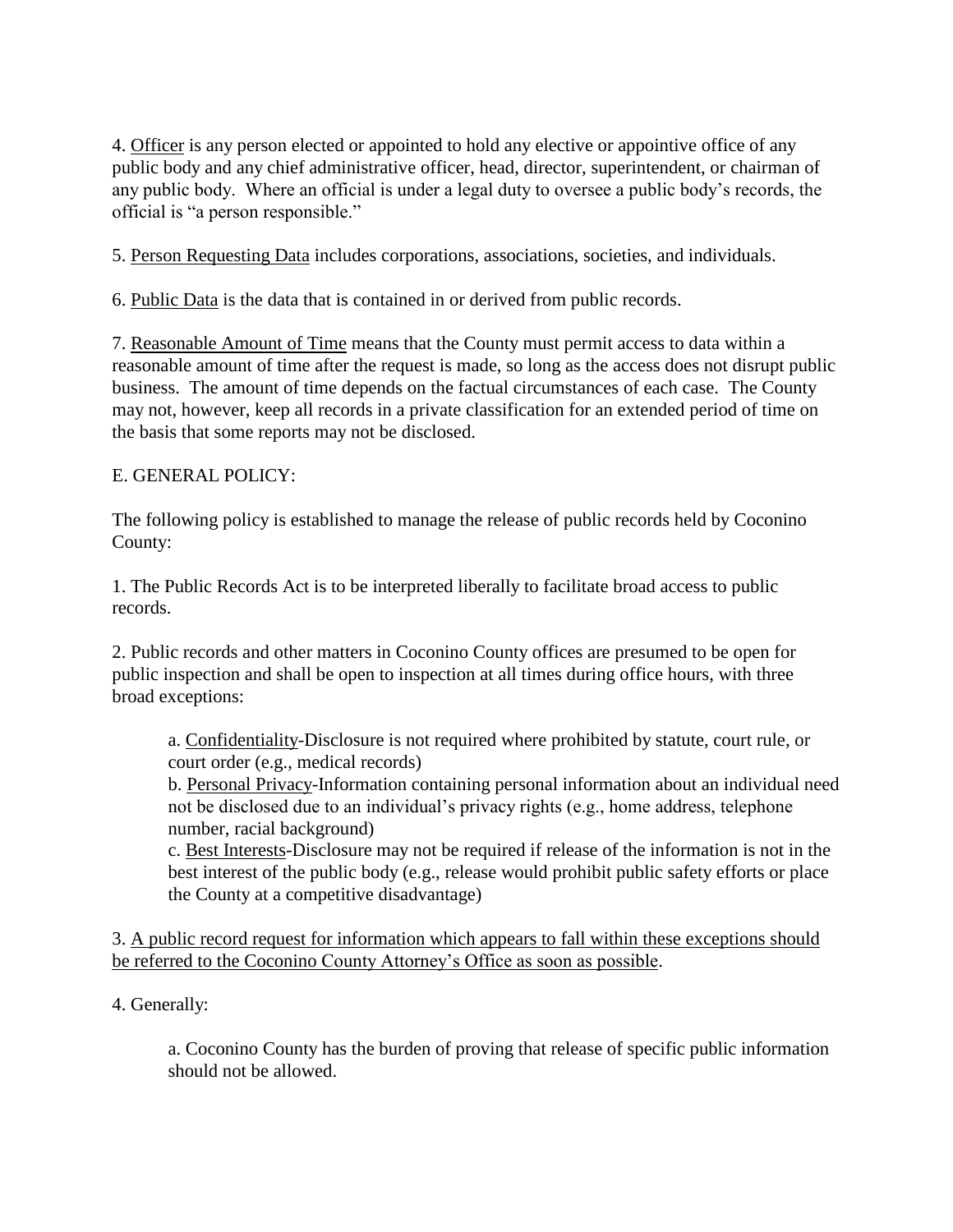b. Public data requests should be submitted to Coconino County departments in writing. (See Forms Section of this Policy)

c. Department management has the discretion to accept verbal public data requests.

d. The standard forms supplied with this policy should be completed by a requester before any public data is released, unless the requester has already provided all the information in writing.

e. Any person may request to examine or be furnished copies, printouts, or photographs of any public record during regular office hours. However, if the custodian does not have the facilities for making copies of the public records, the copies may be made while the public records remain in the control of the custodian and subject to the custodian's supervision. The County is not required to allow the requester to make his or her own copies.

f. The public does not have the right to demand access to records unless they have a substantial connection with the public officer or body's activities, even if the records are located within the public entity's offices.

g. Requesters only have a right to the data that is already maintained and in the format in which it is currently kept. The County is not required to create a new record to meet a public records request. This means that we are not obligated to obtain new data, perform research projects, create new report formats, convert data to different medium or formats, nor perform custom programming or extraction.

h. Categories included in the request must be sufficiently defined to the end that the parties and the court may understand with certainty the nature of the demand. A request for "all documents in possession relating to a particular matter" is not sufficiently specific. Industrial Commission v. Holohan, 97 Ariz. 122, 397 P.2d 624 (1964).

i. The County no longer has control over the data once it has been released; therefore, collecting pertinent information from the requester is critical.

j. Information which falls within an exemption may be "redacted," which means obscured, and the remainder must be disclosed. But just because one piece of information in a document does not have to be released does not mean that the entire document can be withheld.

k. The custodian responsible for the public data may not avoid the responsibility of performing redaction by refusing access to records.

l. Redaction must be done in good faith.

m. Voluntary disclosure of a record can preclude later claims that the record is exempt from release as a public record, particularly where the record is released to a person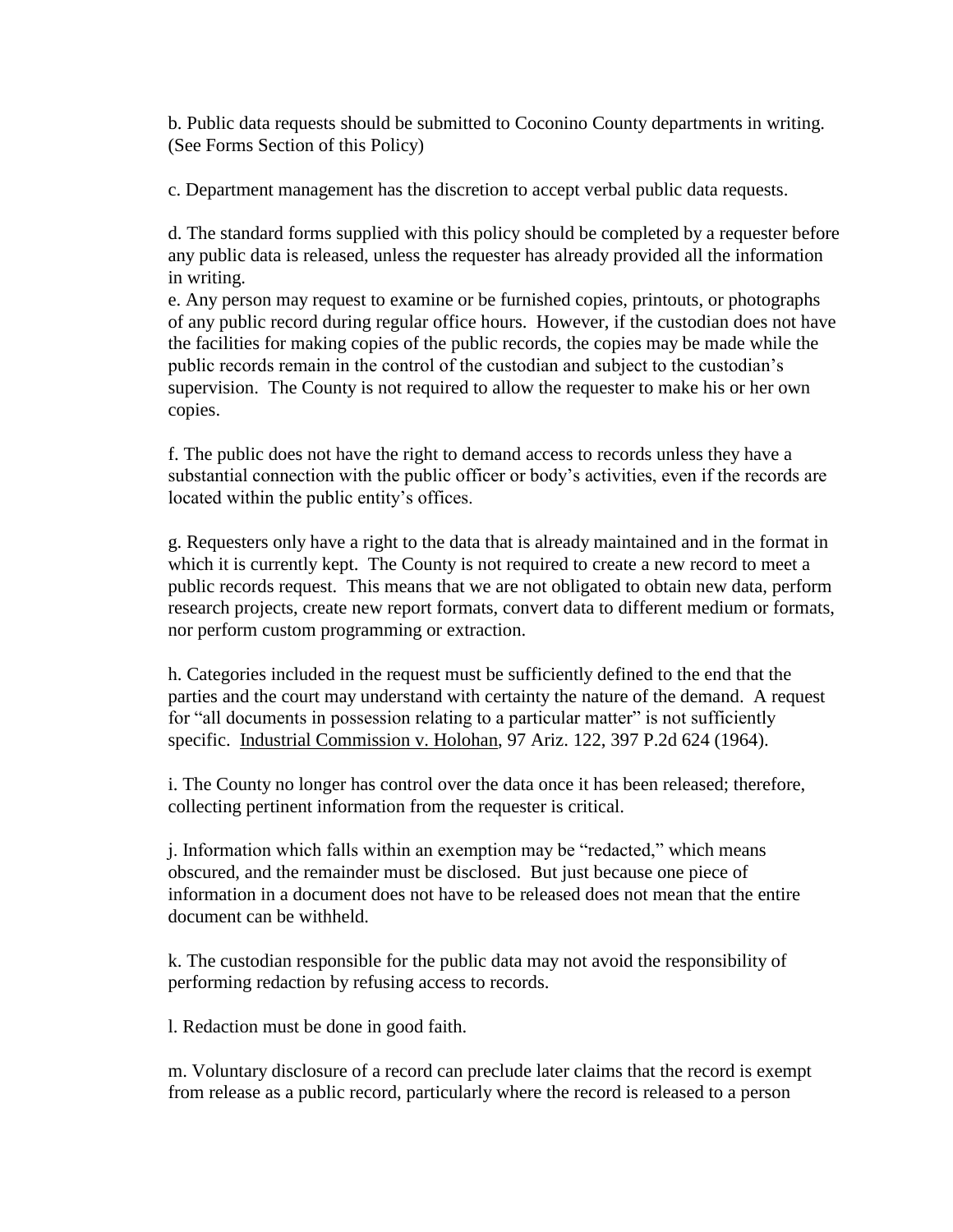whose interests are adverse to those of the officer or public body.

# F. ROLE OF THE COUNTY ATTORNEY:

The role of the County Attorney is to assist departments in determining the level of confidentiality of their data. Any questions regarding whether certain information is, or is not, a public record should be addressed to the Coconino County Attorney's Office as soon as possible. The individual departments are responsible for responding to public records requests. In addition to assistance to the departments on public records law and privacy concerns, the County Attorney can provide legal assistance on the procedural aspects of response and disposition of a request for records. For example, requests should be in writing, addressed to the appropriate record custodian. The County Attorney should advise the custodian on the parameters of good faith response and insure a reasonable response time to the request. The County Attorney must advise on the necessity for redaction of privileged or confidential material from those documents which are subject to disclosure. When a records custodian reaches an impasse with a records requestor, the County Attorney should attempt to mediate the differing views and, failing compromise, litigate the issue from the plaintiff or defendant position as appropriate. In some cases, the County Attorney may choose to seek court review of records believed to be confidential prior to release to the public.

# G. REQUESTS FOR PERSONNEL RECORDS:

There is a presumption of disclosure with respect to personnel records as with other public records in Arizona, but each request for records must nonetheless be considered on a case by case basis, weighing privacy interests against the public interest in disclosure. As a matter of course, social security numbers, home phone numbers, home addresses, tax information (i.e., number of dependants) and any medical information about an employee should be redacted by the personnel department records clerk prior to release of a document.

## H. FEES CHARGED:

Different rules will apply to a non-commercial purpose request and a commercial purpose request for the recovery of costs.

1. For a non-commercial purpose request, the fee should reflect the actual costs involved in making a copy, which includes:

- a. Cost of paper or other media,
- b. Cost of the machinery to do the reproduction, and/or,
- c. Cost of employee to do the reproduction.

Note: The cost of searching for information cannot be recovered for a non-commercial use request.

2. For a commercial purpose request, costs may include all of the above plus the time expended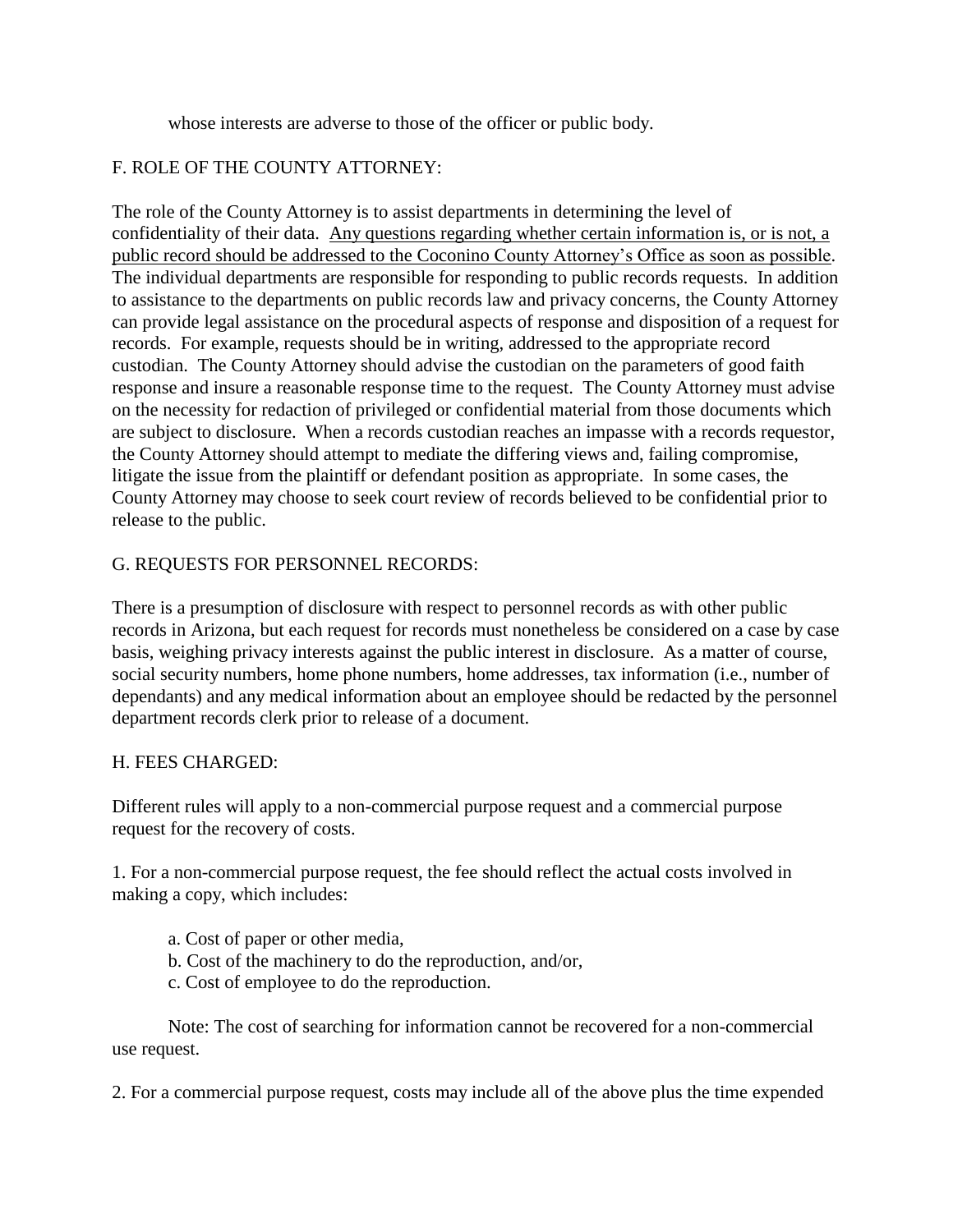in retrieving the records (i.e., cost of searching).

# 3. Any questions on whether a request is considered a non-commercial request or a commercial request should be addressed to the Coconino County Attorney's Office.

#### I. FORMS:

## COCONINO COUNTY REQUEST FOR DOCUMENTS

List the requested documents, their dates, and the purpose of your requests below.

| Document                                                    | Date | Purpose of Request |  |
|-------------------------------------------------------------|------|--------------------|--|
|                                                             |      |                    |  |
| <u> 1989 - Johann Stoff, amerikansk politiker (d. 1989)</u> |      |                    |  |
|                                                             |      |                    |  |
|                                                             |      |                    |  |
|                                                             |      |                    |  |
|                                                             |      |                    |  |
|                                                             |      |                    |  |
|                                                             |      |                    |  |
|                                                             |      |                    |  |

If these documents are determined to be disclosable public records, they will be sent to you within working days. Additionally, by signing below, you agree not to hold Coconino County liable for any inaccurate or incomplete information which you may receive. (See Disclaimer)

\_\_\_\_\_\_\_\_\_\_\_\_\_\_\_\_\_\_\_\_\_\_\_\_\_\_\_\_\_\_\_\_\_ \_\_\_\_\_\_\_\_\_

Signature Date

Printed Name

\_\_\_\_\_\_\_\_\_\_\_\_\_\_\_\_\_\_\_\_\_\_\_\_\_\_\_\_\_\_\_\_\_ Address:\_\_\_\_\_\_\_\_\_\_\_\_\_\_\_\_\_\_\_\_\_\_\_\_\_\_\_\_

If your request is a non-commercial use request, you will be required to pay a \_\_\_ charge for each page reproduced unless exempt by A.R.S. § 39-122. If your request is a commercial use request, you will be required to pay a \_\_\_ charge for each page reproduced unless exempt by A.R.S. § 39- 122.

| No. of pages:     | Department: |  |
|-------------------|-------------|--|
| Total cost:       |             |  |
| Received by:      | Date:       |  |
| Copies mailed on: |             |  |